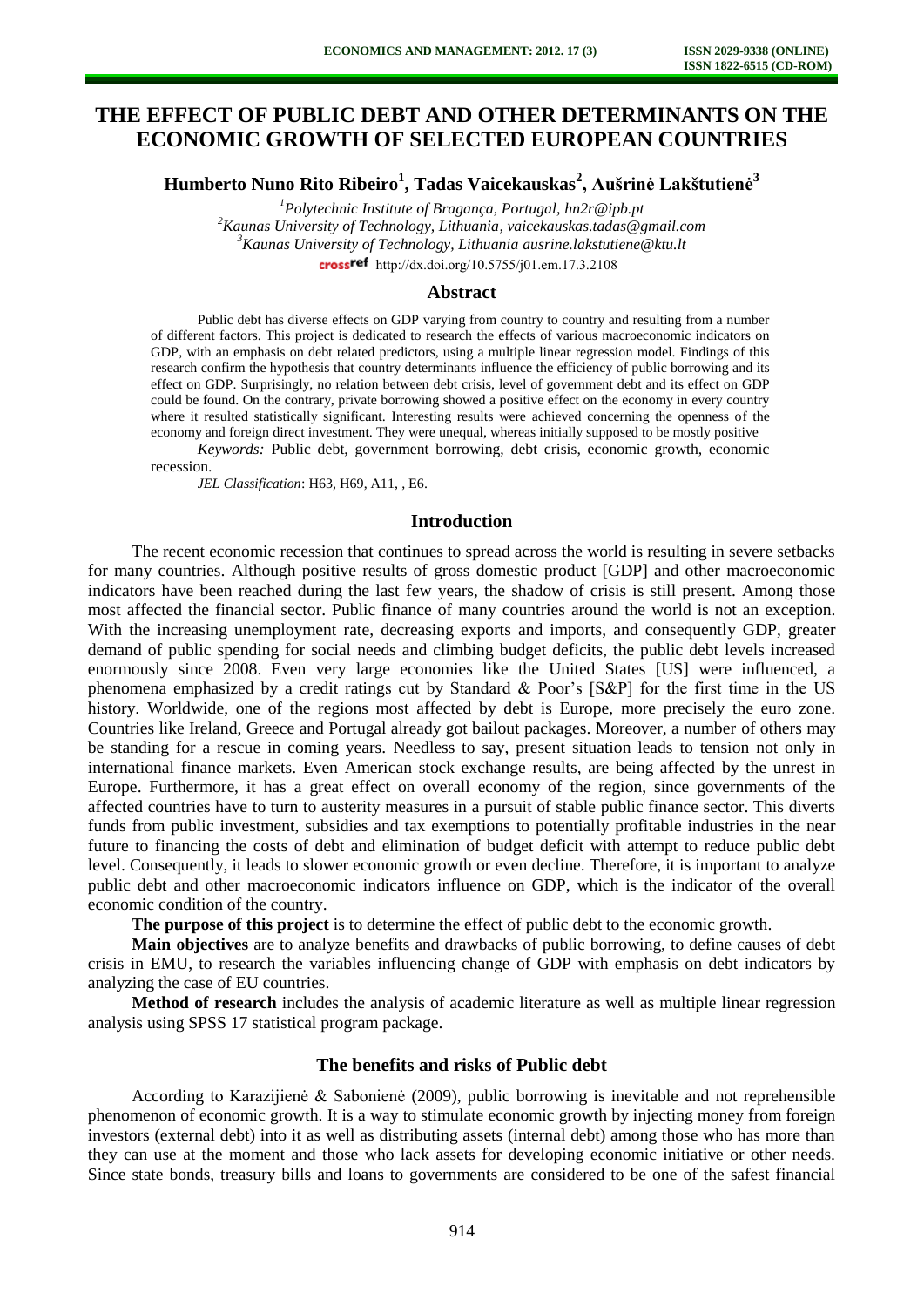instruments, the interest rate is much lower than in case of public borrowing. This is beneficial to the economy and generates additional surplus if public debt stream is being controlled efficiently.

Public debt is one of the main macroeconomic indicators, which forms countries' image in international markets. It is one of the inward foreign direct investment flow determinants. Moreover, since governments borrow mainly by issuing securities, their term, interest rates and overall costs of debt financing has significant impact on economy, future of the enterprises and social welfare for not only present, but also future generations. According to Martin (2009), public debt can also serve as means of delaying taxation that way reducing current distortions. Thus, government has two choices for covering financial needs (budget deficit). First one implies taxation system. Higher taxes results in lower present consumption, which may mean slow down of the economic growth. Meanwhile, debt financing puts more pressure on future generations and their ability to maintain economic and financial stability. They not only will have to pay the amount borrowed, but also cover the costs related to debt financing, which includes interest and costs of debt management. Such a debt is sustainable if it is used to generate economic growth and benefits higher than initial costs, otherwise serious public finance issues are about to appear. Taking these two factors into account, government has to maintain the equilibrium between taxation and debt financing in order to maintain economic and financial stability in a long run.

Despite all the benefits, public finance must be handled with care, since in case of too high debt levels the cost of debt becomes higher than its benefits and starts reducing the GDP. Berben & Brosens (2007) note that rise of government debt result in fall in private consumption in the case of high government debt countries, while it has no effect on private consumption in low government debt countries. Furthermore, the research carried out by Aiyagari & Mcgrattan (1998) suggests that optimal debt level is closely related to private consumption. In case of constant growth in private consumption, high level of public debt is sustainable. On the contrary, if public consumption is declining, keeping low public debt level is more beneficial for the economy. Other authors also emphasize the importance of handling public borrowing with much care. Ismihan & Ozkan (2012), coins out that public debt is likely to harm financial development of the country with unfavorable implications for economic activity, especially if the country has limited financial depth and financial development. Unfavorable opinion regarding long term public borrowing is also expressed by Kellermann (2007). He demonstrates that in the long run the social opportunity cost of debtfinanced public investment exceeds the social opportunity cost of tax financed public investment. Therefore, reasonable government should consider adapting tax system to serve public investment needs instead of debt financing. On the other hand, debt financing may prove beneficial if used for short term public investment, which has considerable growth effect on private consumption. Research by Lora & Olivera (2007) reveals yet another side of high debt level. It shows that higher debt ratios do reduce social expenditures. It is influenced not only by costs of interest payment but also it is associated with cuts of total social sector expenditures with an intention to reduce need of further indebtedness. Authors reached the conclusion, that, in case of high debt levels, defaulting on debt obligations does help to increase social expenditures in developing countries.

Public debt can be divided by borrower to external and internal debt. The former is based on attracting foreign investors for buying government issued securities and borrowing from international financial institutions. The latter comprises of borrowing within the country, using private banks and domestic investors as a main source. It is hard to determine which of these is more efficient. External debt holds more risk, since it is hard to negotiate with foreign investors for better terms in case of debt crisis. It also includes additional risks, such as exchange rate risk, if external debt is denominated in foreign currency. Meanwhile, domestic debt gives an opportunity to substitute delay of repayment with better tax rates, social guarantees. It is considered to be safer, since domestic debt could be looked at as a distribution of assets amongst ones who has excess and those who need it inside the country. Therefore, citizens of the country are in debt only with each other. However, high domestic government debt may result in reduced private credit flows. This would mean slower development on private enterprises and other economic initiatives. Consequently it could lead to economic slowdown. This case had been analyzed by Emran & Farazi (2009), who note that numerous possible bank responses to increased government sector borrowing from domestic banking sector can be pointed out. Some argue that the access to safe government assets allows banks to take more risk and thus increase their lending to the private sector. The alternative hypothesis implies that it may create moral hazard and thus discourage the banks from lending to risky private sector. Stifled incentives to seek out new profitable investment opportunities in the private sector could also be referred to as "lazy banks model". Division of external debt to government securities and loans also has uneven pros and cons. Loans from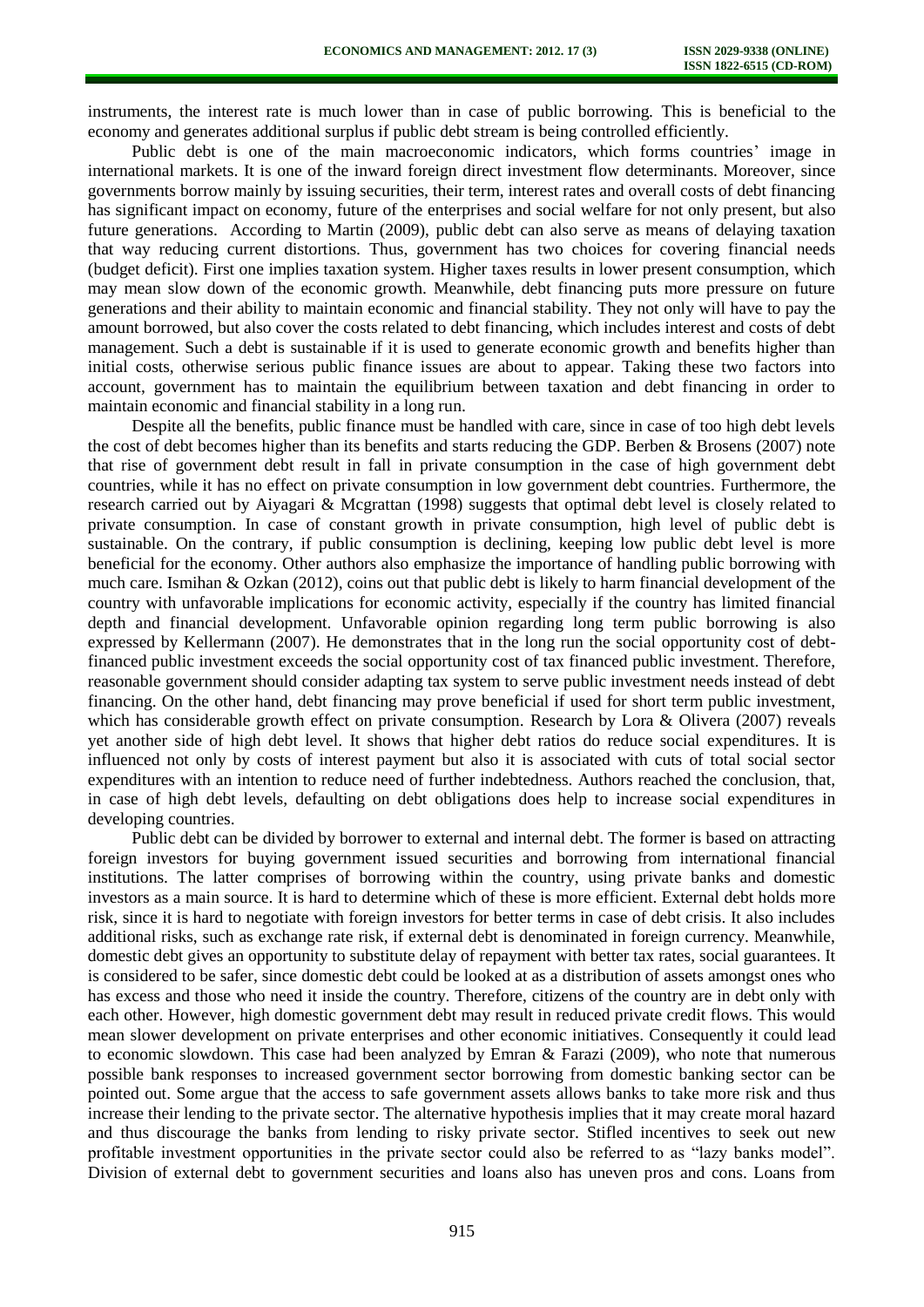international institutions usually has longer terms and lower interest rates. However, they usually refer to a particular project, which has to meet specific conditions, meaning restraints for using borrowed funds. On the other hand, emissions of government securities provides it with funds, which can be used freely for financing public spending, budget deficit, etc. All in all, efficient public borrowing planning must be present in order to determine which financial instruments will provide country with most benefits and will result in the least costs possible.

## **Debt crisis in European Monetary Union**

More risks for the public finance sector appear with the establishment of monetary union, such as European Monetary Union [EMU]. Despite all the benefits provided by the creation of EMU, differences between the countries and specific economic factors lead to unrest in a financial sector. Landon & Smith (2007) coin that debt spillovers over the monetary union may appear in case of a monetary accommodation risk, implicit or explicit inter-jurisdictional bailout provisions, or interdependent revenues. The authors' analysis empirically distinguishes two channels of risk, through which public debt spillovers can reach EMU partner countries: common currency depreciation risk and default risk. Findings of the research show that one percentage point rise in the government debt to GDP ratio leads to a statistically significant increase in government bond yields, which points to higher interest rate for future bond emissions and less sustainable public debt as a result.

Despite all the politicians' and policy makers' as well as financial institutions' efforts and extraordinary measures taken in order to stabilize situation in euro zone, debt spillovers are still spreading. Public debt to GDP ratio in 27 EU countries according to 2011 third quarter data is shown in *Figure 1* below.



**Figure 1**. Public debt level of EU countries (Eurozone versus Non-Eurozone)

In the first part of figure (*see Figure 1*), including Estonia, euro zone countries' data is shown. Starting with United Kingdom, ending with Bulgaria – non euro zone countries' data is depicted. In order to enter euro zone, country must meet four convergence criteria – Maastricht criteria. One of them sets the public debt and GDP ratio limit to 60%. However, even 12 out of 17 euro zone countries exceed it. Meanwhile, out of 10 non euro zone countries only two exceed the limit – United Kingdom and Hungary. According to Eurostat, 27 EU countries public debt to GDP ratio at the end of third quarter 2011 was equal 82,2%, while 17 euro zone countries had 87,5% debt to GDP ratio. All mentioned above emphasizes, that after entering EMU countries forget conditions of international agreement and looks more into their interest. On the other hand, it can also result from difficulties economy faces after entering EMU and consequently increasing government spending, which leads to greater borrowing demands. At the same time EMU countries are considered to be more reliable, because, in case of financial difficulties, strong economies, like Germany, are believed to bail them out. This leads to lower interest rates and better conditions, which acts as an encouragement to finance deficits by borrowing. In the mean time, non euro zone countries have ambition of entering EMU. Therefore they have to keep their debt to GDP ratio under 60%, which discourages them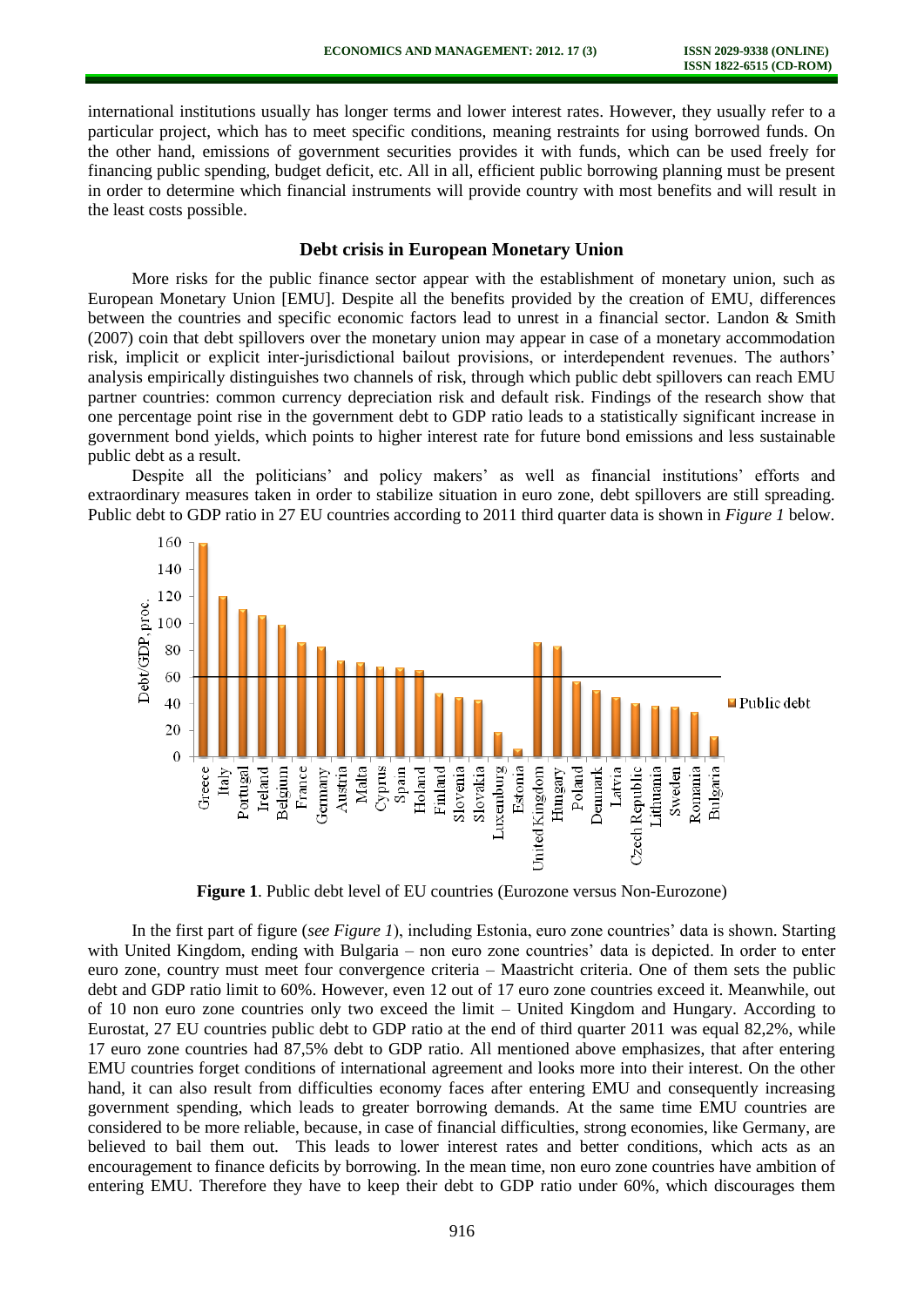from excess borrowing. It is worth mentioning, that United Kingdom is not planning to embrace euro, which leaves only Hungary exceeding 60% limit within range of countries candidates. This can be explained by public finance problems Hungary faced the first of the EU countries. Country received bailout package in 2008.

Excessive borrowing of EMU countries, such as Greece, Ireland, Portugal, Italy, are burdening future generations with financial liabilities, leading Europe to a contagious sovereign debt crisis. Budget deficit was used as compensation for structural problems, such as uncompetitive labor market or unstable social system. Issues of public finance sector was clearly seen only after worldwide economic struck. This resulted in increase of public spending, decreased government revenue, which led to huge budget deficits. Consequently, countries like Greece, Ireland and Portugal were not able to refinance their debt without help from international institutions (Grammatikos & Vermeulen, 2012). Greece already received two bailout packages – in 2010 and 2012 (Arghyrou & Tsoukalas, 2011). Ireland and Portugal settled with only one so far, received respectively in 2010 and 2011. Despite austerity measures taken by governments, situation is still intense. It is highly probable that other bailout packages will be needed in ear future in order not to let EMU countries default (Dias, 2012).

One more question arising – what level of public debt is sustainable? Is Maastricht criteria of 60% convenient rate for stability in financial sector? However, public finance management is tricky and results from many different factors related. These specific factors can lead a country to default even if sustainable debt levels are kept. It is hard to explain by economic theories. Besancenot & Huynh (2004) gives an example of 1994-1995 crisis in Mexico. Although Mexico's public debt was comparatively low (around 30% of GDP), the government was forced to default. It was brought about essentially by investors' refusal to roll over the public debt. Consequently, it resulted from imperfect control over the stream of future primary surpluses. While debt was getting closer to sustainability threshold, investors perceived it as a risk and refused to buy the debt. Thus, conclusion of small sustainability risk possible resulting in big illiquidity risk can be made. On the contrary, investors may agree to finance the debt under acceptable terms even with very high debt to GDP ratio if economic conditions are favorable and sustainability risk is considered to be small. Japan has the highest debt to GDP ratio of all developed countries. It already exceeds 198% (Doi & Hoshi, 2011). The country's strong external economy, materialized by an external trade balance surplus together with a positive balance of payments, allowed Japan to borrow more than any other developed country. However, with the outcoming consequences resulting from economic setbacks, the recent natural disaster, and the aging population, the sustainability of such debt levels are being questioned.

Taking analyzed literature (Landon & Smith, 2007; Besancenot & Huynh, 2004; Doi & Hoshi, 2011; Emran & Faranzi, 2009) into account, public debt is a positive variable of economic growth until it reaches level, which is unique for every country. Too high debt levels results in difficulties to refinance it, reducing GDP and even possibility of the default. Therefore, government finance must be managed carefully, by researching present and possible future economic development scenarios.

### **Model and data**

Dataset used in the research was constructed using European Union [EU] statistics agency's database (Eurostat). In total 13 countries were selected: Greece, Italy, Portugal, Belgium, France, Germany, Spain, Finland, Estonia, Hungary, Denmark, Lithuania and Sweden. One of the criteria for selecting countries was data availability with intention to have the least possible number of blanks in dataset. Moreover, diversity regarding euro zone – non euro zone countries, current public finance stability and the burden of public debt were taken into account. In order to get samples from both – strong economically and yet developing or suffering from crisis countries, contrasting countries' data, like Germany and Lithuania, Portugal and Sweden, was chosen.

Dataset was composed with the focus on the debt variables, such as public debt, private debt and private credit flow. Macroeconomic indicators included in the model were selected judging by the availability of quarterly data in order to have the least blanks possible in the dataset. Logical predictors' relationship to the GDP was also tested. Openness of the economy relates to the external trade, which is important constituent of GDP. Meanwhile, general government debt, private debt and private credit flow pose a potential surplus for the economy, which can be lower than debt financing costs or exceed it. Population is one of the key factors affecting GDP, since the number of workforce available is highly correlated with total output of the industry and the overall economy. Foreign direct investment may have an ambiguous effect on GDP since it provides finance needed for economic growth, but also results in profits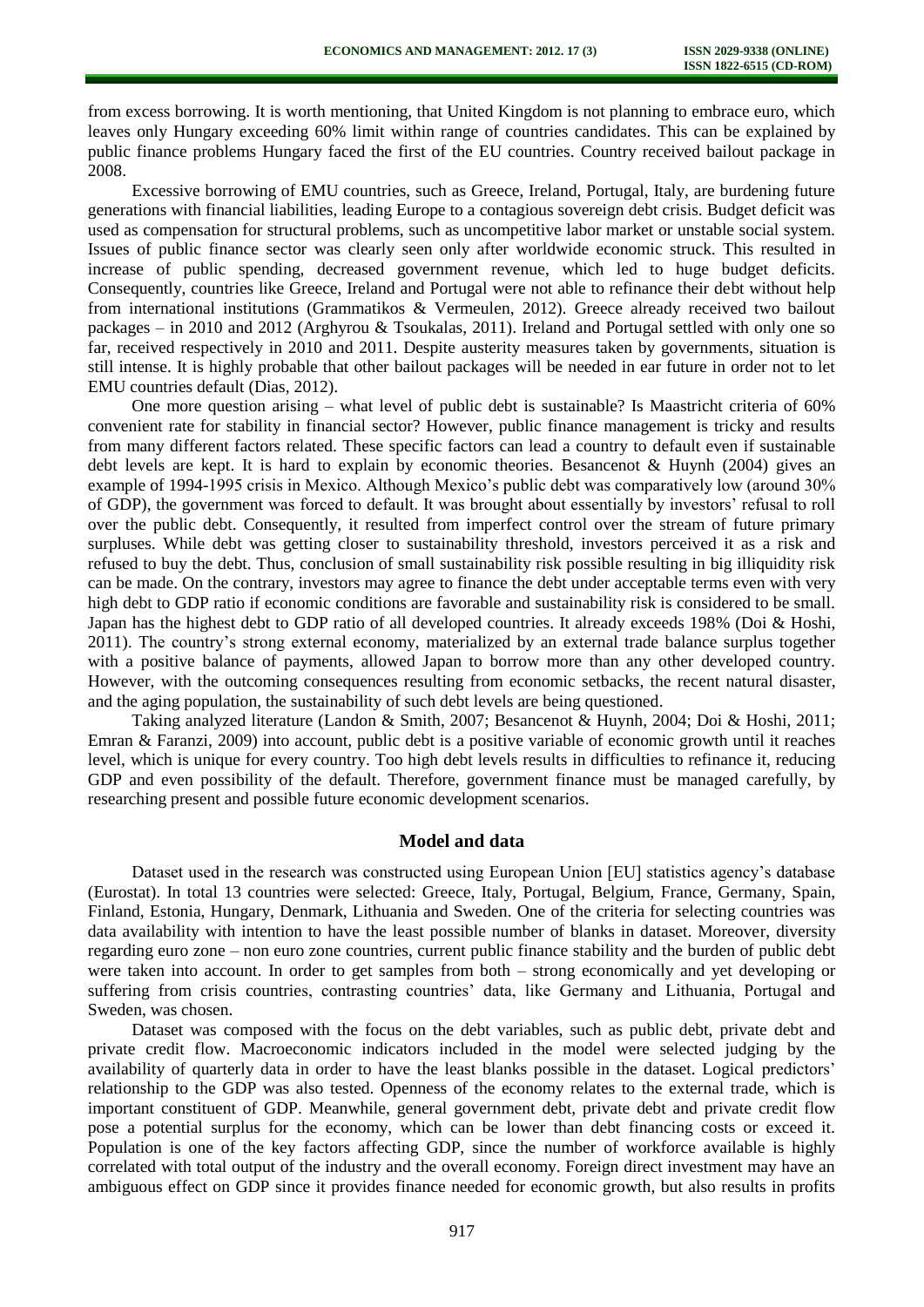flowing out of the country. Data ranging from year 2000 first quarter till year 2011 third quarter was used for the research – in total 47 quarterly observations.

The model was composed according to multiple linear regression equation with one dependent and seven independent variables for the time period t, which equals 47 periods. The equation can be represented as:

 $GDP_t = \alpha + \beta_1 OPN_t + \beta_2 GGD_t + \beta_3 PD_t + \beta_4 PC_t + \beta_5 PP_t + \beta_6 FDI_t + \beta_7 FC_t + \varepsilon_t$  (2) where:

*Unknown parameters to be estimated* 

*α* is a constant variable;

 $\beta_k$  are *k* number of regression coefficients;

 $\epsilon_t$  is the error term, a random variable at the time *t*;

*Dependent variable at the time t* 

*GDP<sup>t</sup>* represents gross domestic product in euro (including euro converted from national currencies using the irrevocably fixed rate for all years) at current prices and in volume terms. Seasonally adjusted data was used;

#### *Independent variables at the time t*

*OPNt* (openness) was calculated summing up *import* and *export* of goods and services and dividing it by *GDP*. All the variables involved were in euro (including euro converted from national currencies using the irrevocably fixed rate for all years) at current prices and in volume terms. Import, export and GDP data extracted was seasonally adjusted. Calculations were made by the means of Excel program;

GGD<sub>t</sub> (general government debt) is defined as the total gross debt at nominal value outstanding at the end of each quarter between and within the sectors of general government expressed in euro. The quarterly general government debt refers to the debt at the end of each quarter. For non euro area Member States, the debt expressed in euro is converted using the exchange rate at the last working day of the quarter;

 $PD_t$  (private debt) is the stock of liabilities held by the sectors non-financial corporations and households and non-profit institutions serving households expressed in percentage of GDP. The instruments that are taken into account to compile private sector debt are securities other than shares and loans;

*PC*<sub>t</sub> (private credit flow) represents the net amount of liabilities in which the sectors non-financial corporations and households and non-profit institutions serving households have incurred along the year. The value is expressed in percentage of GDP. The instruments that are taken into account to compile private sector debt are securities other than shares and loans;

 $PP$  (population) is total number of inhabitants of a given country on January  $1<sup>st</sup>$  of the year in question. The population is based on data from the most recent census adjusted by the components of population change produced since the last census, or based on population registers. Since quarterly data was not available, assumption of constant population during the year was accepted;

*FDIi* (foreign direct investment) is the ratio between the inward foreign direct investment and GDP expressed in percentage. Data are expressed as percentage to GDP to remove the effect of differences in the size of the economies of the reporting countries. It covers investment from the rest of the world;

*FC<sup>t</sup>* (financial crisis) is a dummy variable evaluating the effects of the financial crisis and the following economic recession. It takes value equal to 1 starting the occurrence of a crisis and 0 otherwise.

The main indicators taken into account when evaluating the relevance of the model is *adjusted R square* and number of variables significant to the model.

Research was carried out using SPSS Statistics 17 statistical program package, since it contained all the features and analysis tools required.

According to the literature analyzed and commonly believed truths, the following hypotheses were formed to be tested by the model:

- H1: Public debt and its level has significant negative impact on GDP in countries affected by debt crisis;
- H2: Public debt has significant positive effect in countries, where its level is relatively low;

H3: Private debt influences GDP more positively than public debt.

## **Research and main findings**

Research according to the model mostly showed very good *adjusted R square* results for almost every country. *Adjusted R square* and Durbin-Watson test results for euro zone and non euro zone countries are depicted respectively at *Table 1* and *Table 2*.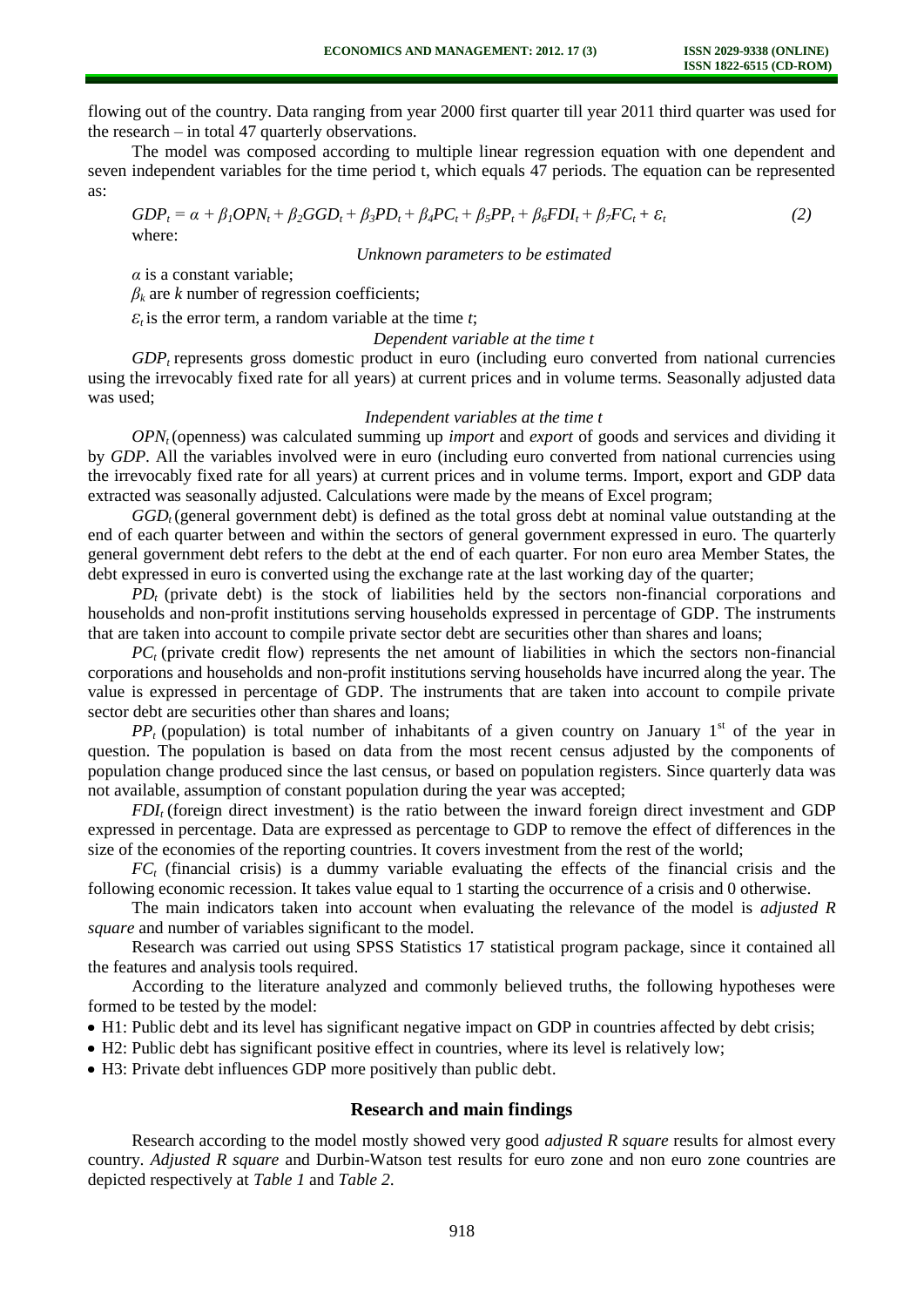|                                    |        |              |                 | <b>THEIR IS DUTY LOTE COUNTING OUTPUT OF THE HIGHLIPIC HILCH TO A CONTRACT</b> |               |                |              |                |                |
|------------------------------------|--------|--------------|-----------------|--------------------------------------------------------------------------------|---------------|----------------|--------------|----------------|----------------|
|                                    | Greece | <b>Italy</b> | <b>Portugal</b> | Belgium                                                                        | <b>France</b> | <b>Germany</b> | <b>Spain</b> | <b>Finland</b> | <b>Estonia</b> |
| <b>Adjusted R</b><br><b>Square</b> | 0.879  | 0.930        | 0.953           | 0.844                                                                          | 0.918         | 0.862          | 0.427        | 0.808          | 0.856          |
| <b>Durbin-Watson</b>               | 1.490  | 1.678        | 1.492           | 1.795                                                                          | . 213         | . 597          | 2.495        | 1.967          | .904           |

**Table 1.** Euro zone countries' output of the multiple linear regression model

**Table 2.** Non euro zone countries' output of the multiple linear regression model

|                          | <b>Hungary</b> | Denmark Lithuania |       | <b>Sweden</b> |
|--------------------------|----------------|-------------------|-------|---------------|
| <b>Adjusted R Square</b> | 0.893          | 0.919             | 0.784 | 0.619         |
| <b>Durbin-Watson</b>     | 2.008          | 2.470             | 1.817 | 2.289         |

Although all countries showed better than expected result, Spain is an exception with *adjusted R square* totaling 0.396. This means that 39.6% of GDP variance is explained by the independent variables used, which is an acceptable result. The remainder of the countries researched showed results of *adjusted R square* equaling more than 0.7. The value of *adjusted R square* tops in the case of Portugal, equaling 0.953. Out of non euro zone countries, Denmark showed the best result, *adjusted R square* = 0.916. Tables 1 and 2 also reveal that countries were arranged according to their general government debt to GDP ratio with intention to determine its effect on model. However no significant relation between results of the research and public debt to GDP ratio could be established.

The value of Durbin-Watson test stayed within the limits of 1.2 and 2.5 in most cases, which shows no autocorrelation of residuals. However France, Lithuania and Sweden stood out with D-W equaling 1,817, 2,008, 2,470 and 2.289 respectively. Nevertheless, the deviation from interval allowed was not significant. Putting everything into account, the model worked well with all selected countries.

Results of *β* coefficient and significance of each variable used are presented in *Table 3*.

|                 | <b>Openness</b> | <b>GG Debt</b> | <b>Private</b><br>debt/GDP | <b>Private</b><br>credit<br>flow/GDP | <b>IFDI/GDP</b> | <b>Financial</b><br>crisis |
|-----------------|-----------------|----------------|----------------------------|--------------------------------------|-----------------|----------------------------|
| Greece          | 0.087           | $1.393***$     | $-0.572***$                | $0.618***$                           | 0.068           | $-0.022$                   |
| <b>Italy</b>    | $-0.110**$      | 0.018          | $1.135***$                 | $0.332***$                           | $-0.091*$       | $-0.258***$                |
| <b>Portugal</b> | $-0.034$        | $0.444***$     | $0.855***$                 | $0.278***$                           | $-0.061$        | $-0.428***$                |
| <b>Belgium</b>  | $0.282***$      | $-0.245**$     | $0.937***$                 | $-0.001$                             | $0.142*$        | 0.010                      |
| <b>France</b>   | 0.010           | $0.467**$      | $0.810***$                 | 0.010                                | $-0.364***$     | 0.095                      |
| <b>Germany</b>  | $0.398*$        | $0.416**$      | $-0.107$                   | 0.101                                | $-0.162**$      | 0.045                      |
| <b>Spain</b>    | $-0.922**$      | 0.420          | 0.771                      | 0.407                                | $1.072**$       | $-0.448$                   |
| <b>Finland</b>  | $-0.025$        | $0.908***$     | $-0.308*$                  | $-0.171**$                           | $-0.120$        | $0.382***$                 |
| <b>Estonia</b>  | $0.227*$        | $-0.977***$    | $1.937***$                 | 0.026                                | $-0.005$        | $-0.244$                   |
| <b>Hungary</b>  | $-0.170**$      | $1.530***$     | $-0.464$                   | $0.130**$                            | 0.102           | $-0.048$                   |
| <b>Denmark</b>  | $0.267**$       | 0.003          | $0.797***$                 | 0.042                                | $-0.047$        | $-0.066$                   |
| Lithuania       | 0.108           | $-0.375**$     | $0.980***$                 | 0.036                                | 0.262           | 0.277                      |
| <b>Sweden</b>   | $0.905***$      | $0.401**$      | 0.253                      | $-0.151$                             | $-0.013$        | $-0.244$                   |

**Table 3.** Output of the multiple linear regression model

*Note:* \*\*\*, \*\*, \* denote significance at 1%, 5%, and 10%, respectively

The results of the regression differ from country to country (see Table 1). Research suggests that openness of the economy is significant for 6 tested countries. While openness has a positive effect to GDP in Germany, Finland, Denmark and Lithuania, it shows negative impact in Spain (significant at 5% level) and Hungary (significant at 1% level). It can be justified by negative external trade balance in Spain during all periods. Meanwhile, Hungary has positive external balance since 2009, therefore suggesting that positive effect to the GDP is lagged. Public debt has positive effect on the economy until it reaches certain amount, when costs of debt and payment of interest becomes a burden to economy and starts reducing GDP. The research supports this theory by resulting in significant positive effect in Germany, Hungary and Sweden –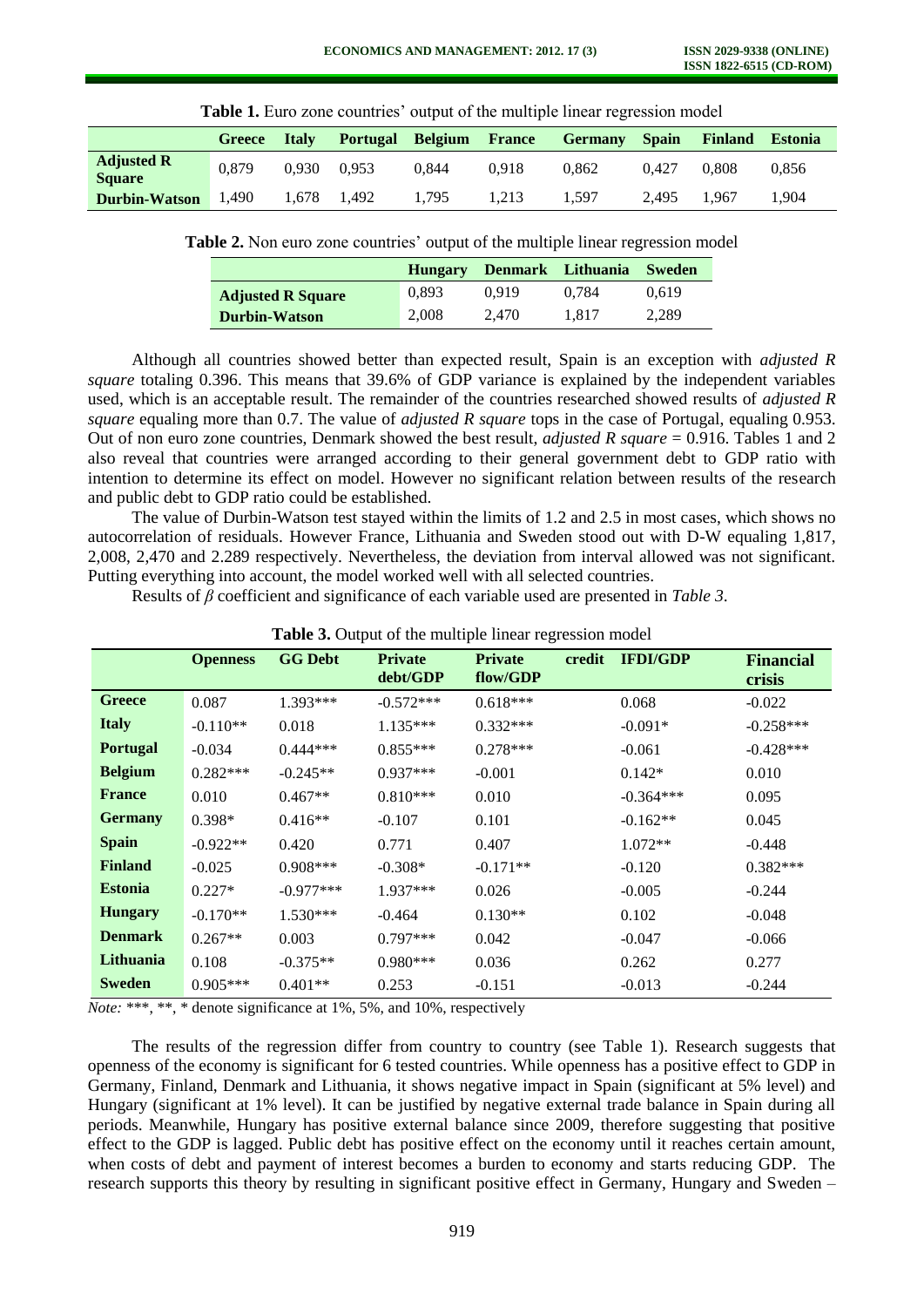countries with relatively low debt levels. However, the results of Portugal are contradictory. *β* coefficient equaling 0,361 with significance at 5% level suggest positive effect of public debt in a country struggling because of debt crisis. That can be explained with lagged effect of debt crisis to GDP, since the public finance problems in Portugal appeared only recently. Belgium on the other hand faces negative impact of public debt to GDP – the result of debt levels around 100% of GDP. Interesting exception is Estonia – country of lowest public debt to GDP ratio in all EU. Model shows strong negative impact (significant at 1% level) of public debt to its GDP. The problem may lie within efficiency of use of borrowed assets – the costs of financing public debt of Estonia may be greater than the benefits. Another variable – private debt – resulted in less controversy. It shows positive effect to GDP of all 6 countries where it is significant. It is particularly strong in Lithuania, Italy and Estonia where *β* coefficient are significant at 1% level and equals 2.066; 1.500 and 1.462 respectively. Private credit flow also has unanimously positive effect to a dependent variable in all the countries where it shows high significance. Population affects GDP in a positive way as expected, with exception of Italy, which can be explained by its ageing and declining population. Variable is significant in Greece, Italy, France, Portugal, Belgium and Lithuania. Inward foreign direct investment harms GDP in Italy and Sweden. It m be explained by profits of the companies going to foreign investors that way exiting strong economies, which are capable of financing itself without external assets. However, effect to Spain and Hungary is positive and significant at 5% and 10% level respectively. Model shows that the dummy variable for crisis had a negative impact for Italy and Portugal, significant at 1% level. Both countries still have serious public finance and macroeconomic issues, which confirms the findings.

Normality of residuals' distribution was tested by nonparametric [Kolmogorov](http://en.wikipedia.org/wiki/Andrey_Kolmogorov) – [Smirnov](http://en.wikipedia.org/wiki/Nikolai_Smirnov_(mathematician)) test. The results are depicted in *Table 4*.

| <b>rapic +.</b> Output of the K-D test |               |                |                 |                |                |                |               |
|----------------------------------------|---------------|----------------|-----------------|----------------|----------------|----------------|---------------|
|                                        | <b>Greece</b> | <b>Italy</b>   | <b>Portugal</b> | <b>Belgium</b> | <b>France</b>  | <b>Germany</b> |               |
| $K-SZ$                                 | 0.697         | 0.443          | 0.442           | 0.809          | 1.361          | 0.600          |               |
| Asymp. Sig.                            | 0.717         | 0.992          | 0.990           | 0.529          | 0.049          | 0.864          |               |
|                                        |               |                |                 |                |                |                |               |
|                                        | <b>Spain</b>  | <b>Finland</b> | <b>Estonia</b>  | <b>Hungary</b> | <b>Denmark</b> | Lithuania      | <b>Sweden</b> |
| $K-SZ$                                 | 0.453         | 0.564          | 0.583           | 0.660          | 0.496          | 0.549          | 0.586         |
| Asymp. Sig.                            | 0.986         | 0.908          | 0.885           | 0.776          | 0.966          | 0.924          | 0.882         |

**Table 4. Output of the K-S test** 

If K-S test asymptotic significance is higher than 0.05, we can assume normal distribution, which is desirable result for residual analysis. This is the case in almost all countries analyzed with only France as an exception. Nevertheless, in case of France K-S statistics asymptotic significance is only 0.001 lower than desired value of 0.05. Therefore, the overall assumption of normal distribution of residuals can be accepted. In this research, private debt and private credit flow have positive effects on the economy for every country, suggesting that private borrowing is more efficient than public borrowing. Therefore, H3 is accepted, because since the cost of private debt is bigger than the public one, it leads to a somewhat paradox conclusion, that assets financed privately are used more efficiently, which is, nevertheless, confirmed by literature.

#### **Conclusions**

- 1. Findings of this research confirm the hypotheses that the public debt level may have a significant impact on GDP, something which is worrying as in some cases it has a negative impact. Nevertheless, this varies from country to country because of specific country differences. Sweden, Germany, Hungary and Portugal are affected positively by public debt and the results are significant. Conversely, Belgium and Estonia experienced significant negative effect. No significant evidence ware found on relation between debt crisis or debt level and public debt effect to GDP. Therefore, H1 and H2 are rejected.
- 2. As most countries, Portugal experiences a debt crisis from 2008, that has being worsening since then. However, findings of this research suggest that its GDP was still being affected positively by the increase in public debt, at least until the end of 2011. This may be explained by lagged effects of public debt on the economy.